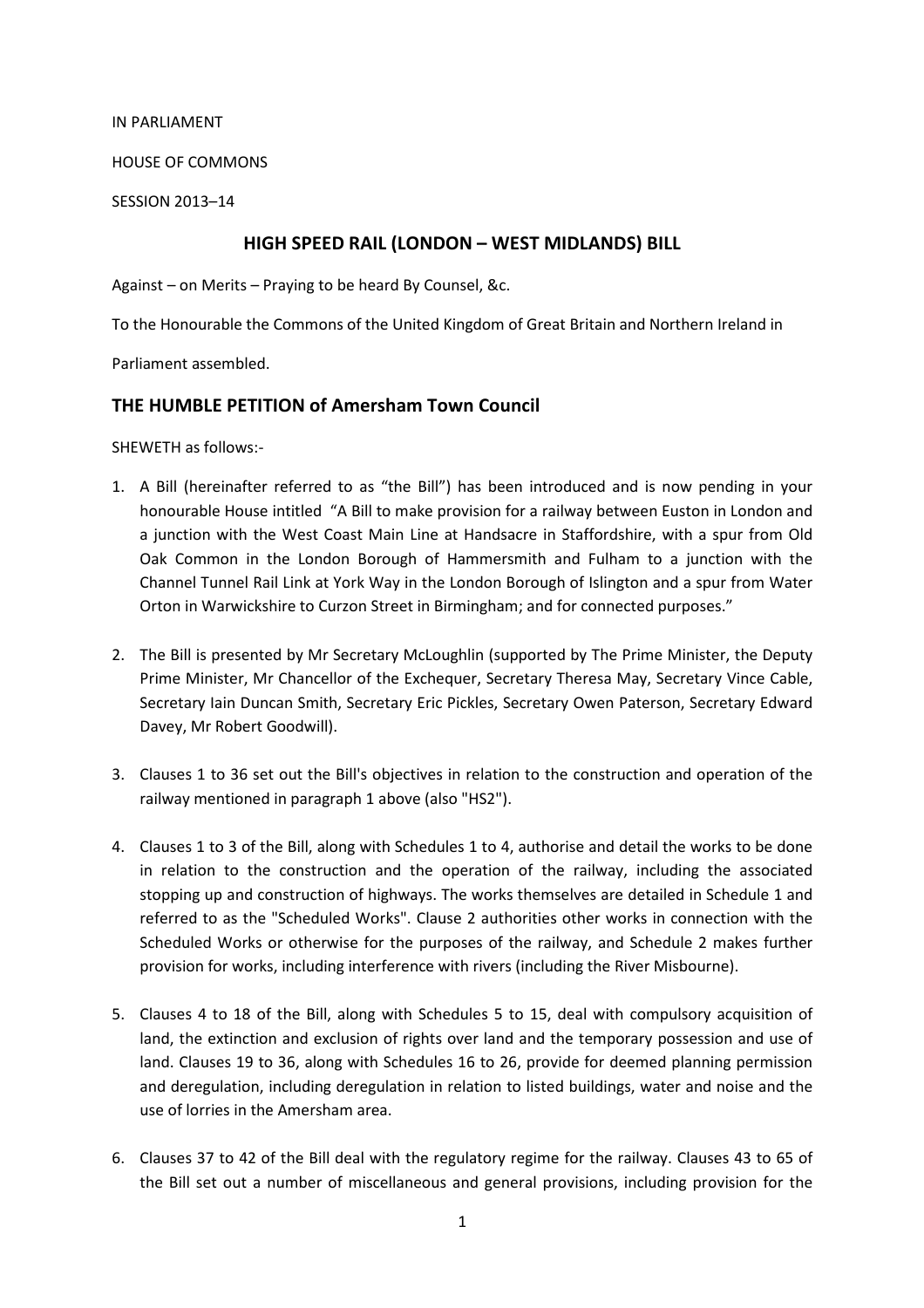appointment of a nominated undertaker ("the Nominated Undertaker") to exercise the powers under the Bill, transfer schemes, provisions relating to statutory undertakers and the Crown, provision about the compulsory acquisition of land for regeneration, and provision for reinstatement works. Provision is also made regarding the application of Environmental Impact Assessment Regulations.

#### Summary of Petition to your honourable House

7. Your Petitioner is Amersham Town Council. It presents this Petition to detail the concerns of Amersham's residents, visitors and the town's thriving business community. Your Petitioner is deeply concerned about the short term and long term impact of the current proposals both during construction (over a period of up to seven years) and once the railway is in operation

#### Damage to Amersham

- 8. The current proposals within the Bill, along with the Deposited Plans and Sections and also the Environmental Statement deposited with the Bill ("the ES") will severely disrupt the main roads and highways in and around Amersham thus severely damaging Amersham itself by damaging:
	- The rights of Amersham residents to enjoy reasonable unhindered access in the locality.
	- The rights of Amersham schools to enjoy reasonable unhindered access for children and staff within and outside the Amersham catchment area.
	- The viability of Amersham businesses to grow and prosper.
	- The overall strength and cohesion of your Petitioner's community when faced with sustained disruption over a prolonged period - and beyond.

#### Mitigation

- 9. This damage can be mitigated through a number of measures, which your Petitioner humbly requests your honourable House amend the Bill and/or require undertakings of the Promoter to provide. In brief:
	- The adoption of the "Green Route" tunnel advanced by Chiltern District Council.
	- The essential use of accessible rail connectivity to transport all construction materials, spoil and waste from Mantles Wood construction facility (in line with Government Policy).
	- A strict code of construction practice, including provision to enforce the use of rail to minimise the impact on the area's crowded main roads.

## Your Petitioner

10. Your Petitioner has responsibility for the town of Amersham. Amersham is a market town and civil parish within Chiltern District in Buckinghamshire with a population of over 14,000. The town lies 27 miles north west of London, in the Chiltern Hills. The proposed route of the railway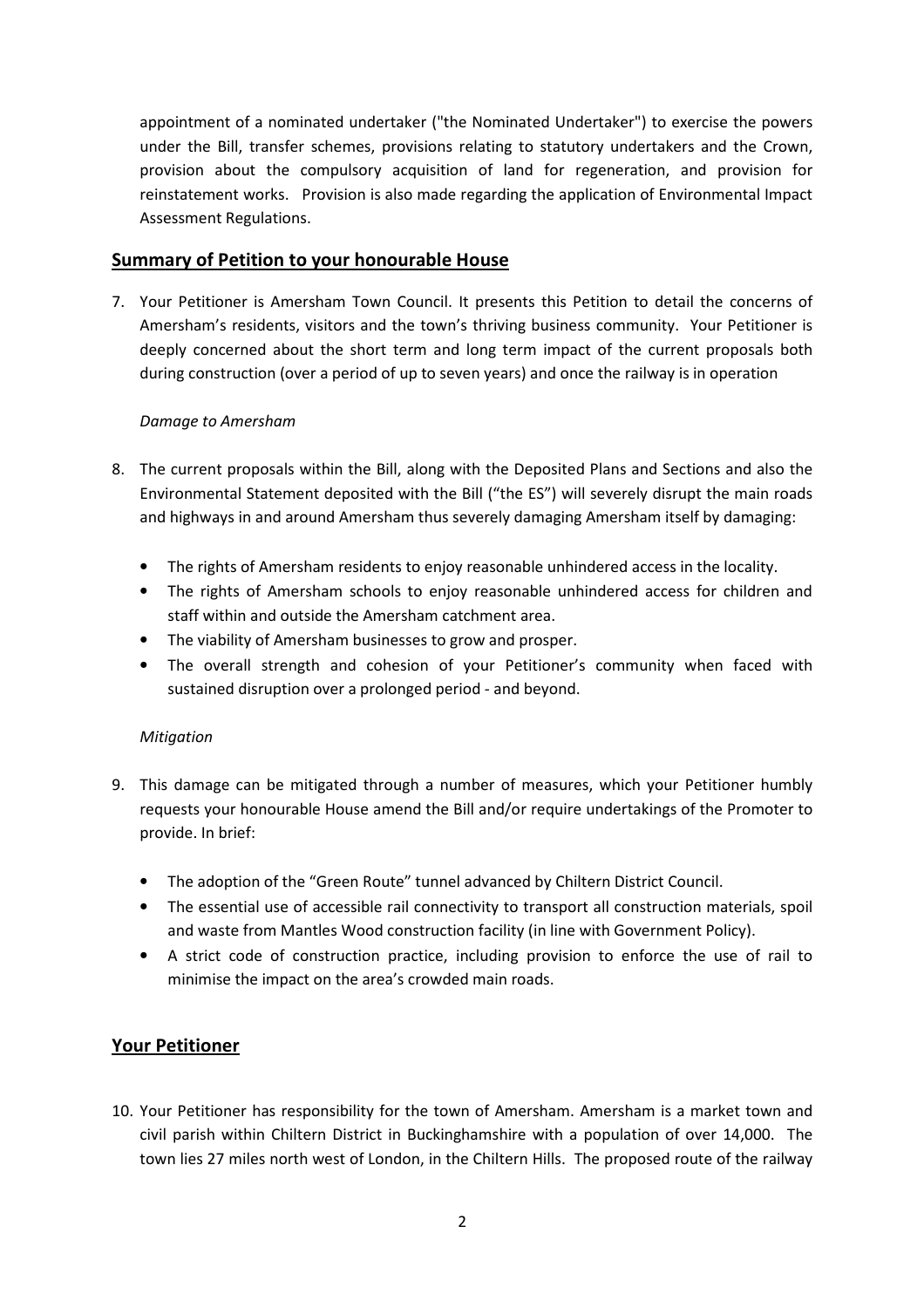runs in a tunnel under the west of the Old Town where a 'vent shaft' is proposed at the end of Whielden Street, close to Amersham's Hospital and crematorium.

- 11. The historic buildings of Amersham's 'Old Town' are a modern success story founded on tourism and leisure pursuits based on the Chilterns Area of Outstanding Natural Beauty that surrounds the town ("the AONB"). The northern end of the Promoter's presently proposed Chilterns Tunnel is at Mantles Wood, less than two miles from the town. The proximity of the line combined with the anticipated seven years of construction cannot fail to have a devastating effect on the area's business and residential communities.
- 12. Your Petitioner is greatly concerned that the Promoter's current proposals have not been subject to Strategic Environmental Assessment, and doubts that the current route through the AONB would have been selected had a Strategic Environmental Assessment been conducted. The result of such an assessment would have been that the obvious difficulties now encountered, and the disadvantages now appreciated, in constructing a line through the AONB would have been made apparent. Your Petitioner also respectfully points out that no comparison of the currently proposed with other alternatives has been attempted in the ES deposited by the Promoter, as is required by the Countryside and Rights of Way Act 2000 ("the CROW").

# Your Petitioner's concerns and objections to the Bill and requested mitigation

# Inadequacy of ES

- 13. As the representative of residents of the AONB or adjacent areas, your Petitioner has identified several specific concerns and objections to the Bill as presently proposed as set out in the section that follow below. However, those are by no means exhaustive, due in particular to the inadequacy of the ES prepared by the Promoter, HS2 Ltd. Your Petitioner is gravely concerned that the ES has failed to adequately identify the impacts that the railway will cause, both in its construction and its operation. Your Petitioner considers it inevitable that the construction of HS2 will disrupt the lives of residents of Amersham and the surrounding villages (in the AONB) in ways that have not yet been identified or considered.
- 14. Your Petitioner is sufficiently concerned by the inadequacy of the ES that it asks your honourable House to consider the issue as a matter of priority.
- 15. Your Petitioner contends that the ES produced for the Promoter HS2 Ltd (and also the Department of Transport) is unfit for purpose, on the grounds, amongst others, that: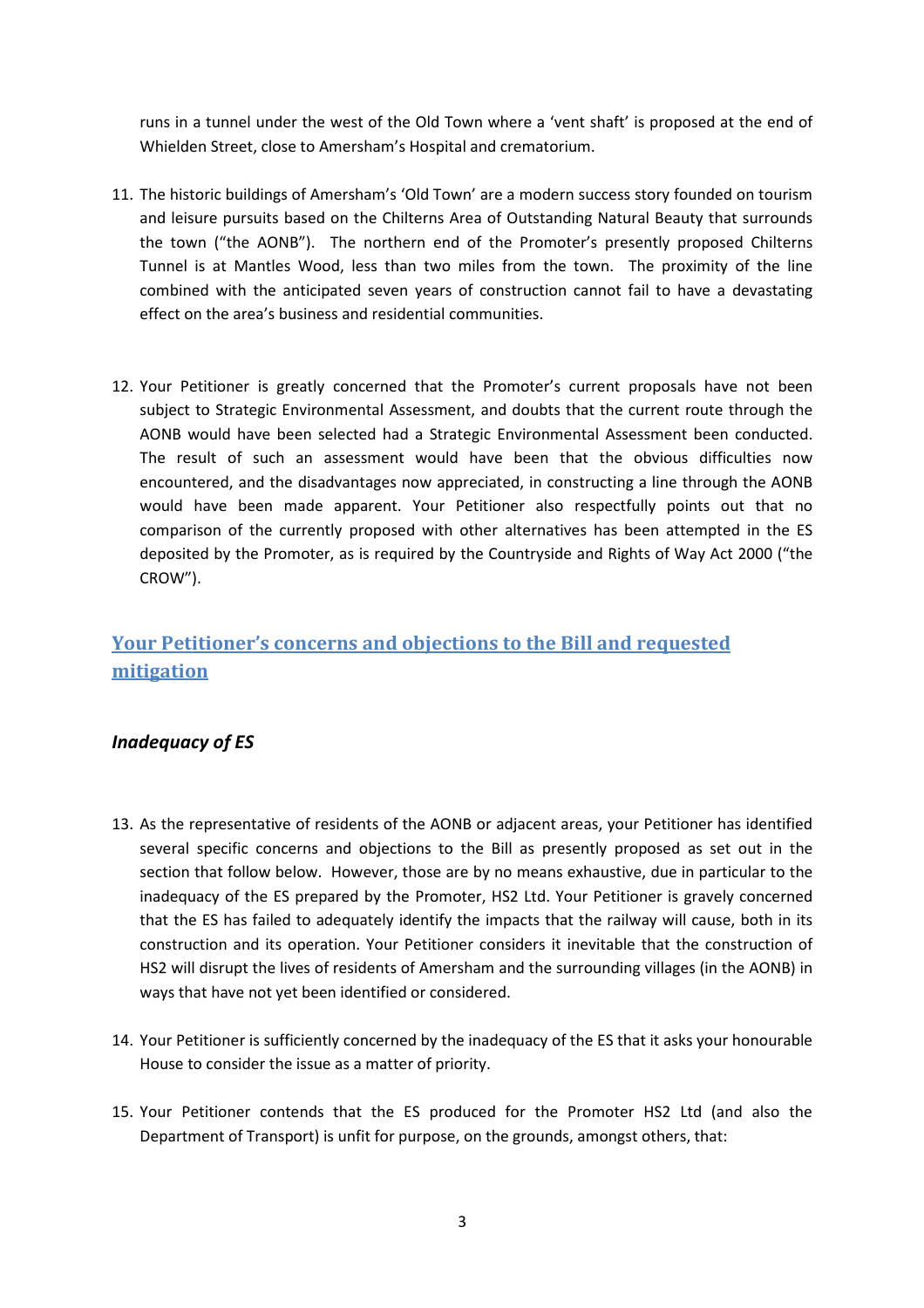- It is produced by engineering companies who are likely to benefit from the awarding of construction contracts for HS2.
- There are numerous inaccuracies and inconsistencies in the ES.
- The effects noted in the ES are based on the views of these consultants only, and are understated.
- It fails to take into account the environmental effects of construction traffic and works.
- It makes invalid comparisons of carbon footprint between air traffic and proposed HS2 trains.

Indeed, these concerns are echoed and recited in more detail in the Petition by Chiltern District Council at paragraphs 54-74. Your Petitioner adopts those paragraphs and the conclusions therein with respect to the inadequacies of the Environmental Statement. Consequently, the impacts of this project on your Petitioner's community have been greatly underestimated, and the mitigation measures which have been proposed are totally inadequate to afford any meaningful abatement.

#### Requested Mitigation

16. Your Petitioner therefore humbly submits that because of the above, the ES deposited with the Bill should be withdrawn and the work of the Select Committee appointed by your Honourable House stayed until an adequate and credible ES has been produced by truly independent sources, having no vested interests in the proposed HS2 project. The replacement ES should then be the subject of public consultation, for the same time period (as extended by your honourable House and the House of Lords) as was the case with the current ES.

## Impact on the Chiltern Area of Outstanding Natural Beauty

- 17. Amersham nestles in the centre of the Chilterns AONB. Your Petitioner's community look out over it, travel through it, and enjoy its facilities on a daily basis. Many of the local businesses survive only because of its existence and success. Anything that damages the AONB damages Amersham.
- 18. Objection is taken to the works to be undertaken within the AONB, and in particular to works 2.1 and 2.12 to 2.27 ( listed in Schedule 1 of the Bill ) in the parishes of Amersham, Little Missenden, Great Missenden, Chartridge and The Lee, and to the clauses of the Bill which would authorise these works.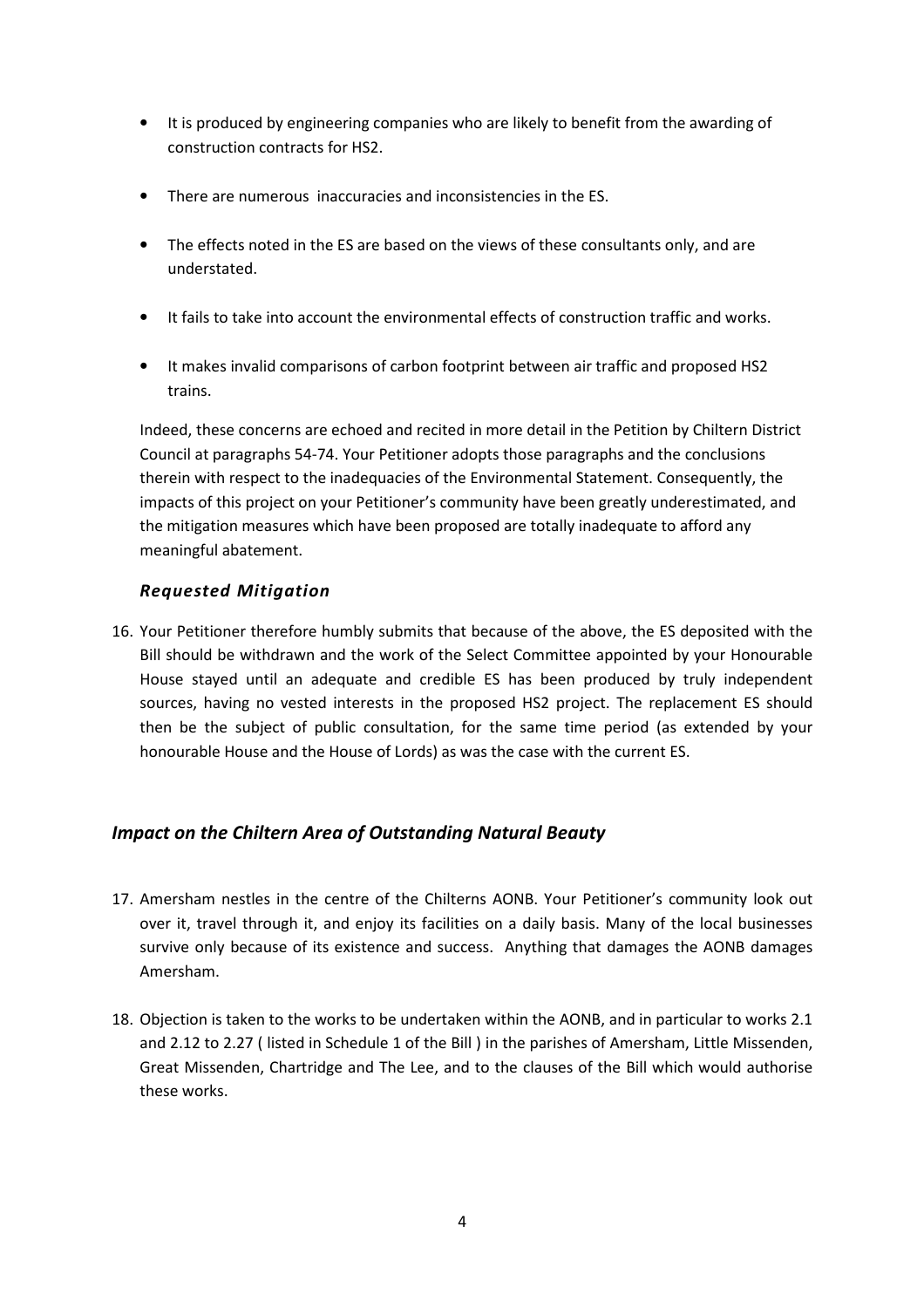- 19. Between Mantles Wood and Wendover the proposed route is on the surface for 10km and includes sections in shallow cuttings, on two 500m long viaducts, on embankments and in two cut-and-cover (so-called "green") tunnels.
- 20. This area is designated as an Area of Outstanding Natural Beauty under Section 85 of CROW, and is further protected under the National Planning Policy Framework and the European Landscape Convention. Your Petitioner contends that building HS2 in this section by anything other than a fully bored tunnel will:
	- permanently destroy the tranquillity of the area and the beauty of its landscapes, qualities that attract over 50 million tourist visits per year - many from London;
	- have severe adverse effects on the social, environmental and economic cohesion of the area during and for a period after its construction, permanently and seriously impair the local community's ability to enjoy the natural benefits of the AONB.
	- cause damage to the River Misbourne a globally rare chalk stream that could disappear as a result of the construction works. This could have a severe impact on the wildlife, the environment and for those who live along the river. Shardeloes Lake near Amersham could also be lost.
- 21. Your Petitioner understands that the landscape value of this area has been quantified as in the order of £500million to £750million<sup>1</sup>. The loss sustained by this national asset as a result of the construction of HS2 through it will be enormous, and far outweigh any (dubious) benefit in cost or time from the Promoter's present proposals.

## Requested Mitigation

22. Your Petitioner humbly requests that your honourable House alter the Bill or instruct the Promoter such that the AONB be protected from the effects of this grave and destructive planning error by directing that the line passes through the entirety of the AONB in a fully bored tunnel such as the Green Route advanced by Chiltern District Council and others. This would substantially mitigate the adverse effects complained of in this petition, and remove the need for many if not all of the less effective remedies proposed below.

# Impact of Construction Traffic

 $\overline{\phantom{0}}$ 

23. Your Petitioner is gravely concerned by the inadequacy of measures presently proposed to mitigate the effects of construction traffic throughout the AONB, and in the Misbourne Valley in

 $1$  "High Speed Rail in the Chilterns - Little Missenden to Wendover" Report by Chiltern Conservation Board and Peter Brett Associates, Oct 2014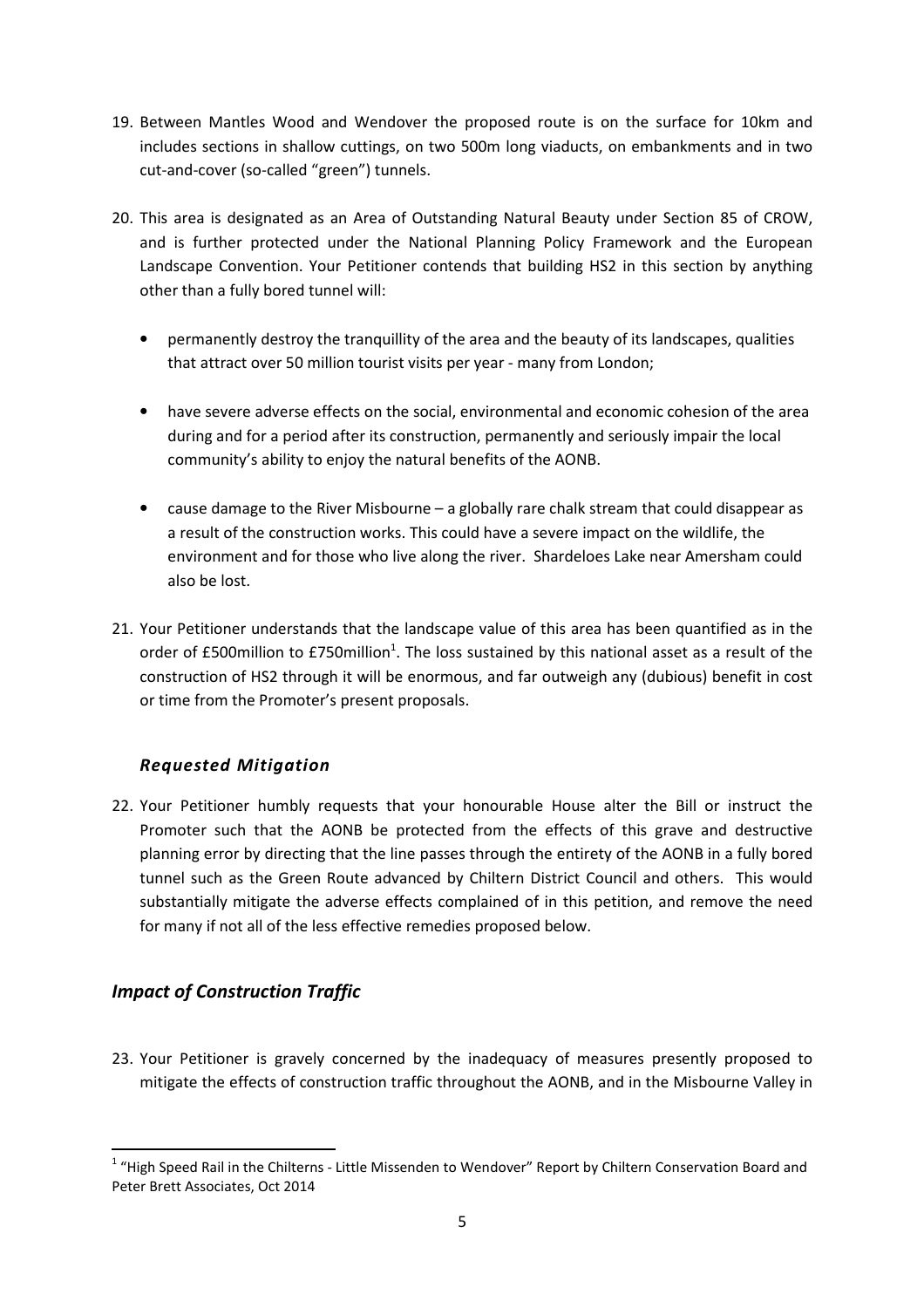particular. Your Petitioner has identified three particular aspects to the problems caused by construction traffic (and traffic disrupted as a consequence of the construction process) –

- I. The direct impact of construction traffic, causing congestion on construction routes, and physical damage to unsuitable or inadequate roads.
- II. Indirect effects caused by non-construction traffic in 'stop start jams' as well as traffic seeking to avoid congestion on the construction traffic routes by using other less suitable roads. The routes chosen by displaced traffic cannot be directly controlled by HS2 Ltd's planners or the Nominated Undertaker.
- III. Cumulative effects of the previous items on the communities near the route, which include reduced access to the emergency services, increased journey times, reduced access to local recreational facilities, reductions in community activities and decline in local businesses.

Your Petitioner notes that of these only item I. above was addressed at all in the ES, and even then in a totally inadequate fashion.

- 24. Your Petitioner notes that the projected traffic on the narrower sections of the A413 and the A355 will exceed 100% of road capacity during peak hours<sup>2</sup> (defined as the situation when the hourly traffic demand exceeds the maximum sustainable hourly throughput of the link). Traffic will back up on either side of these congested sections, causing congestion on the A413 (particularly the Amersham Bypass, a road already frequently static at peak times), on the A355, and throughout the AONB. This will undoubtedly lead to traffic displacement onto the small number of local alternative routes.
- 25. The Promoter's assertion that "there are no locations where there are existing clusters of accidents"<sup>3</sup> is inconsistent with the regular occurrence of serious and fatal accidents on the A413, and the known dangers associated with the Chiltern Line (Rail) bridge at Deep Mill. Your Petitioner therefore contends that the safety risk will be increased considerably by the construction traffic generated by this project.
- 26. Your Petitioner's community regularly drive through the AONB to access places of employment, shops and recreational facilities, and so will be directly impacted by traffic congestion throughout the entire area (on the A413 and A355 in particular) for the significant duration of the construction works.
- 27. Some of your Petitioner's community use the network of Lanes in the AONB for recreation. Your Petitioner regards this network of Lanes as a characteristic feature of the area which should be protected in accordance with the CROW Act. Many of these cross the proposed route and will be diverted or interrupted during construction.

 $\overline{\phantom{0}}$ 

<sup>&</sup>lt;sup>2</sup> As calculated according to the DfT "Design Manual for Roads and Bridges TA46/97 ; see the Chesham Society ES response - http://www.hs2amersham.org.uk/Resources/ES/Chesham/CheshamSoc\_ES\_2.3.pdf

 $3$  ES Vol 2 CFA9 sec 12.4.19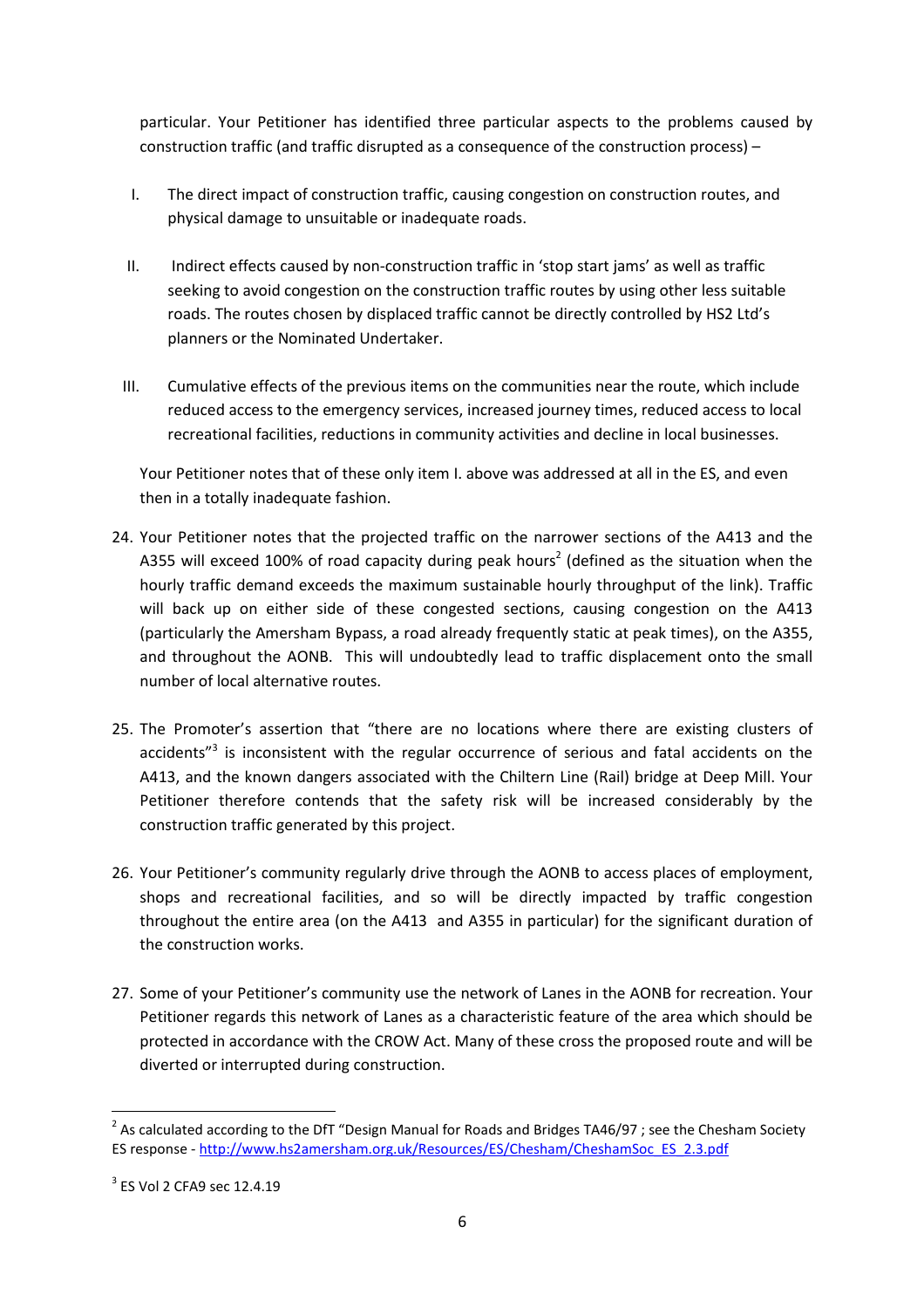- 28. Many footpaths and bridleways in the Misbourne valley will be stopped up or diverted, some permanently so. The destruction of the existing pattern of PROWs in the AONB will severely reduce its attractiveness to walkers, runners, cyclists and horse riders (four groups who received little or no consideration in the ES).
- 29. As the representative of an area immediately adjacent to the construction zone, your Petitioner is also concerned that traffic seeking to avoid congestion will place a further burden on the roads in this community, which are already operating at or close to capacity, and so further aggravate the impact on road users and the local economy.
- 30. Your Petitioner is gravely concerned that the emergency services will be unable to provide timely support to families and property due to road congestion during the construction period. Your Petitioner humbly asks your honourable House to note that the A413 and A404 carry ambulances to the local A&E departments at Stoke Mandeville and Wexham Park as well as the minor injuries unit at High Wycombe. These roads are all anticipated to carry all HS2 traffic to and through the AONB and will undoubtedly be seriously disrupted for extended periods of time.
- 31. Amersham has its own Fire Station with many of the fire staff being 'retained'. These firefighters respond to incidents by hurrying from their "normal" jobs in the local community. However in the case of serious conflagrations, they require assistance from Chesham or High Wycombe – which will inevitably be delayed by increased traffic congestion.
- 32. Construction works and traffic congestion will also lead to a decline in trade, leisure and social activities in both the Amersham Old town (very much a tourist centre) and the Top Town, a thriving local business centre. This will be as a result of effectively creating a physical barrier between the town and communities on the other side of the proposed works, and secondly by increasing local congestion, so leading to a reduction in visitors. Local facilities including, but not limited to, the swimming pool, library, leisure centre, climbing centre, Hervines Park, Memorial Gardens (with their concerts in the summer) will all face an uncertain future as a result of disruption and other effects of the large scale construction activities.
- 33. Your Petitioner is aware of 15 school bus services which either use or cross the A413. Disruption to these services is a particular concern, due to the harm it will cause to education in our area. Two thirds of Dr. Challoners Grammar School's pupils live outside the town, and teaching staff (who often reside some distance from their schools, due to the high price of properties in the towns) will also be affected.
- 34. Many local bus services stop at Amersham's local hospital and so the location of a Tunnel Vent Shaft on land adjacent to the hospital, and the insensitive layout of the associated construction compound, will inevitably maximise interruption to these services.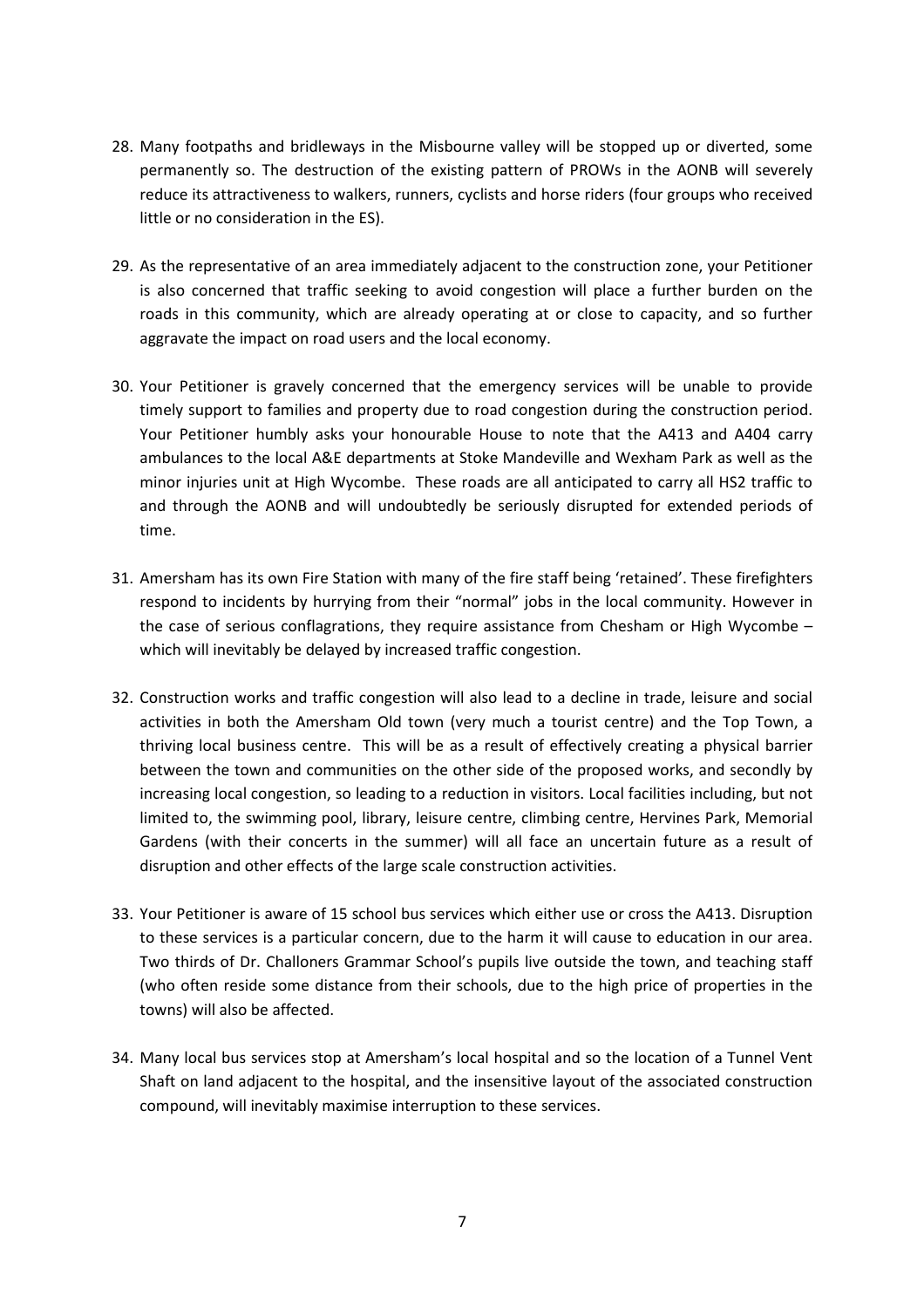35. Approximately 15 cremations take place each day at the crematorium, the entrance to which is almost opposite the proposed Vent Shaft location. The potential for congestion and delay is significant with incalculable emotional costs to the mourners.

#### Mitigation measures

- 36. Your Petitioner believes that the greatest disruption to traffic will arise from the proposed works between the Mantles Wood portal, and the South Heath cut-and-cover tunnel. Should a full Chilterns Tunnel such as the Green Route be refused, your Petitioner respectfully asks your honourable House require that the South Heath Chilterns Tunnel Extension<sup>4</sup> proposed by the Residents Environmental Protection Association ("REPA") be implemented ("the REPA Option"). The REPA Option extends the full bored tunnel to Leather Lane, with acknowledged environmental benefits and at little or no additional cost (and very possibly a saving).
- 37. Your Petitioner respectfully observes that the materials for constructing the proposed scheme and the consequent spoil are bulky and of relatively low unit value (on a weight for weight basis). It has long been Government policy to encourage the transportation of such goods by rail. Your Petitioner respectfully points your honourable House to the 2010 Network Rail Report entitled 'Value and Importance of Rail Freight'<sup>5</sup> where a compelling case is made for the use of rail, particularly for construction projects.
- 38. Given that the Chiltern Line lies alongside the proposed construction site at Mantles Wood (and that a rail line is being constructed); it makes no sense to use road transport, when a viable rail alternative, with capacity, exists. Your Petitioner therefore humbly requests your honourable House to direct HS2 Ltd and its contractors transport all materials to and from the Mantles Wood construction site by rail.
- 39. Your Petitioner considers the proposed Car Share scheme described in the ES to be utterly and totally inadequate. Your Petitioner humbly requests that the Nominated Undertaker be required to mitigate the many remaining nuisances, by amending the Code of Construction Practice, firstly by deleting all occurrences of the phrase "where (reasonably) practical".
- 40. Your Petitioner also requests that the Code of Construction Practice be amended to ensure that the following construction activities can be strictly enforced:
	- I. Restricting HGV movements to the period 09:30 15:30 throughout the AONB, and prohibiting HGV Movements along school routes for 30 minutes before and after the start and end of the school day (during term time).
	- II. Constructing new roads to access the trace directly from the A413, and prohibiting the use of all existing minor roads in the AONB by construction traffic. (This might be

 $\overline{\phantom{0}}$ 

<sup>&</sup>lt;sup>4</sup> http://www.hs2amersham.org.uk/Resources/ES/Responses/REPA\_final.pdf

<sup>&</sup>lt;sup>5</sup> www.networkrail.co.uk/9083\_ValueofFreight.pdf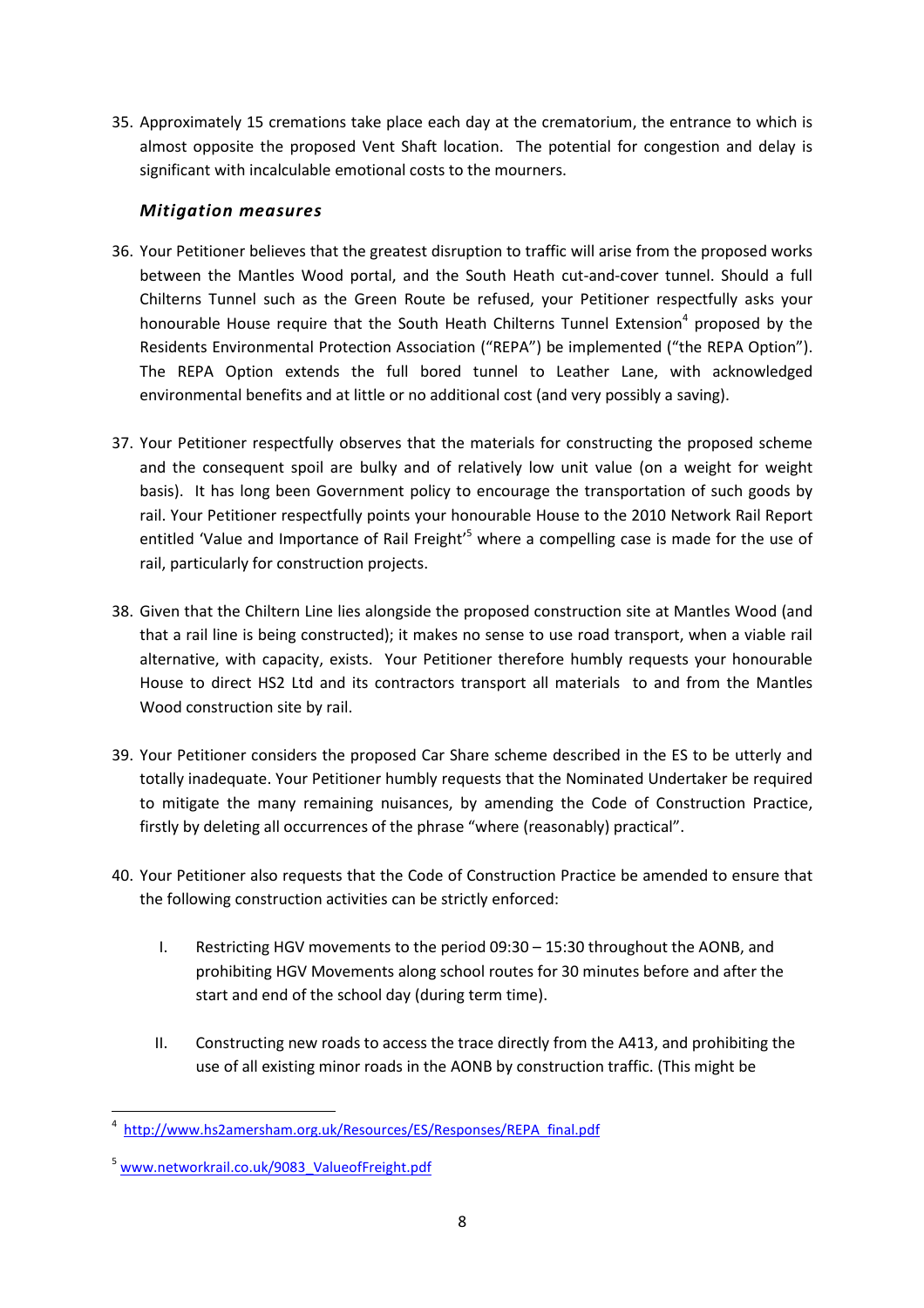achieved by constructing new access roads between Deep Mill and Mantles Wood, between Great Missenden (roundabout) and the South Heath 'Green' tunnel North Portal, and by accessing the Smalldean viaduct compound directly from the A413 instead of via Rocky Lane)

- III. Operating a 'Park and Ride' scheme to transport construction workers along the trace, from car parks outside the AONB, and enforcing this by not providing parking for contractors on or near the construction compounds.
- IV. Constructing such facilities as may be necessary to remove spoil from the AONB by rail, so avoiding the creation of the spoil dump at Hunts Green, and the HGV traffic which would otherwise be required to remove this material.
- 41. Your Petitioner requests that HS2 Ltd/the Nominated Undertaker provide an air ambulance with crew on standby during working hours, to ensure that medical emergencies receive a prompt response. Your Petitioner also respectfully asks your honourable House ensure that the Nominated Undertaker is fully prepared for industrial accidents at all 11 construction sites operating in the area, and prepared such that the local community will not itself be deprived of emergency services.
- 42. Your Petitioner also believes that the construction of HS2 will constitute a "material change of circumstance" for the purpose of establishing the rateable value of local businesses<sup>8</sup>. Your Petitioner requests your honourable House require that HS2 Ltd fund the employment of an official to help local businesses obtain a property revaluation and to assess the damage to the local economy (by monitoring the use of local car parks, for example). Should these measures prove inadequate, your Petitioner requests central Government support for local businesses during the construction period.

## Water Related Issues

- 43. The presently proposed tunnel passes directly under the neck of Shardeloes Lake (less than 30 metres below the surface of the lake). Given local knowledge of the geology and the lack of a detailed survey by HS2 Ltd your Petitioner considers this as a high risk strategy given the historic nature of the site and Shardeloes Lake being a local beauty spot.
- 44. Your Petitioner notes that the ES does not rule out the possibility of contamination to their community's water supply as a result of tunnelling in the Chilterns and possibly further afield, including North West London (all the aquifers are linked). Your Petitioner finds the Promoter's seeming casual acceptance of this risk quite stunning.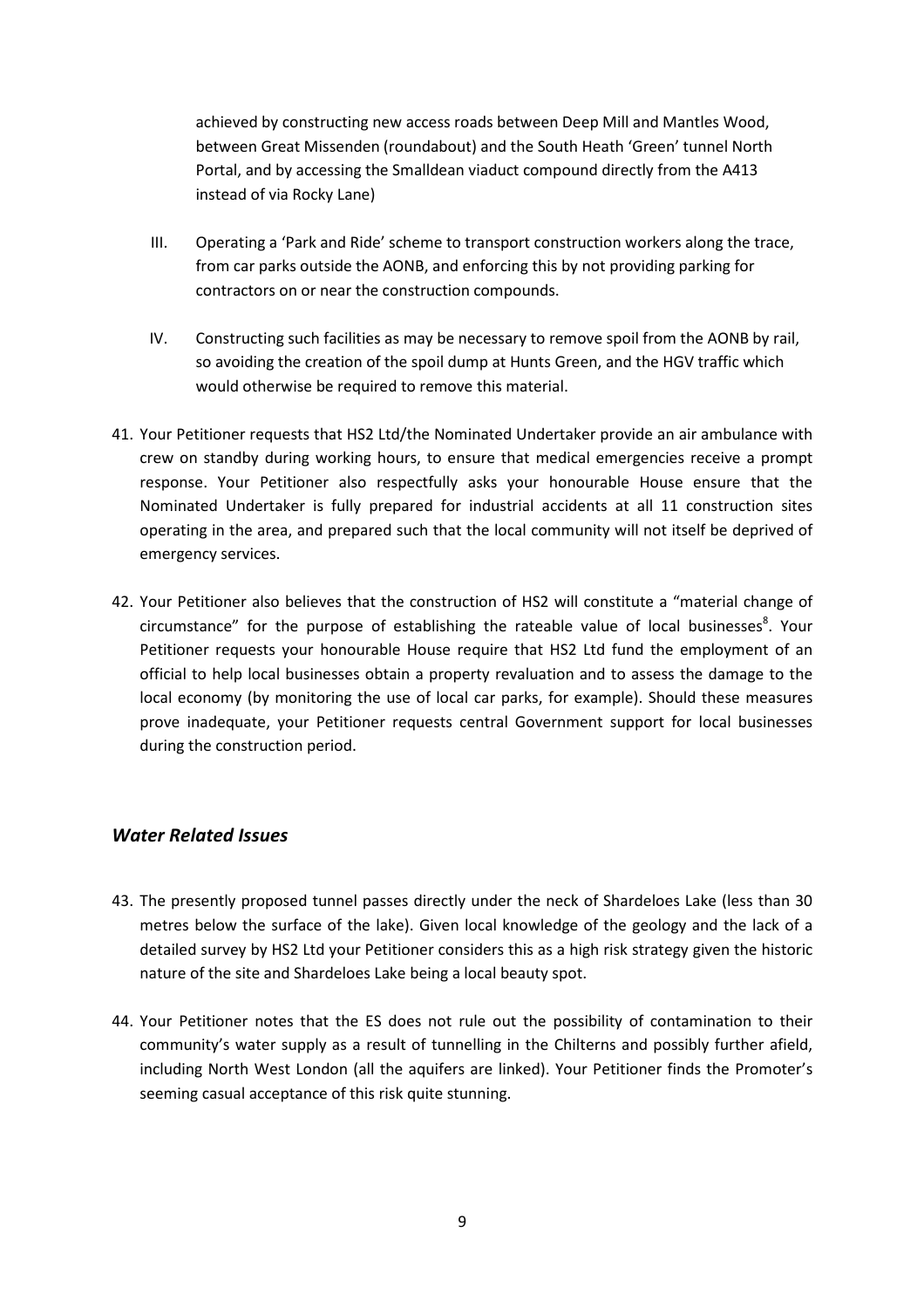45. Your Petitioner notes that the ES indicates that a pipeline will be constructed from vent shaft sites to the nearest river for the escape of water. In the case of the Amersham Vent Shaft there are no details of where such a pipeline will be constructed and your Petitioner is left in the dark.

#### Mitigation Measures

- 46. Your Petitioner draws the attention of your honourable House to the possibility that a longer tunnel could be realigned to avoid Shardeloes Lake in particular but also on a more general basis, go above the aquifer under the entire Lower Misbourne Valley.
- 47. Given the disruption that is already anticipated in Whielden Street as a result of the construction work for the vent shaft your Petitioner respectfully request your honourable House require that this route not be used for a path to the river, and instead that the pipe should avoid the town altogether, possibly following the route of the Amersham Bypass (A413) to the river.

## Environment

- 48. Your Petitioner's community makes extensive use of the recreational facilities afforded by the AONB, and strongly object to the following impacts of the project –
	- Diversions of public rights of way, and re-instatement of some PROWs to run alongside the line.
	- Destruction of woodland and in particular of Ancient Woodland. Ancient Woodland represents an irreplaceable resource (as stated by HS2 Ltd in the ES); there is no evidence suggesting that translocation of Ancient Woodland is possible.
	- Adverse effects on the ecology of the AONB, in particular on the bat and owl populations, which are particularly at risk from collisions with trains.
	- The use of 'sustainable placement' in the AONB (at Hunts Green) which your Petitioners regard as a contravention of the CROW (2000) Act. This large scale re-design of the landscape is incompatible with its status as an Area of Outstanding Natural Beauty.
	- Direct effects of construction noise, dust and mud on roadways which will discourage recreational use of the AONB.
	- Continuing audible and visual intrusion of the railway in operation. No mitigation has been proposed to address the impact on walkers, runners, cyclists or horse riders, and their needs are hardly mentioned in the ES (Vol2) reports covering the AONB (parts 7 to 10) The only practicable mitigation for all these impacts is the full tunnel as requested above. The creation of the Hunts Green Spoil Dump would also be avoided if spoil was removed from the area by rail.
	- Air pollution generally.

## Mitigation

49. The construction of a fully bored tunnel throughout the AONB to a point beyond Wendover, such as the Chiltern DC Green Route, will avoid all the above.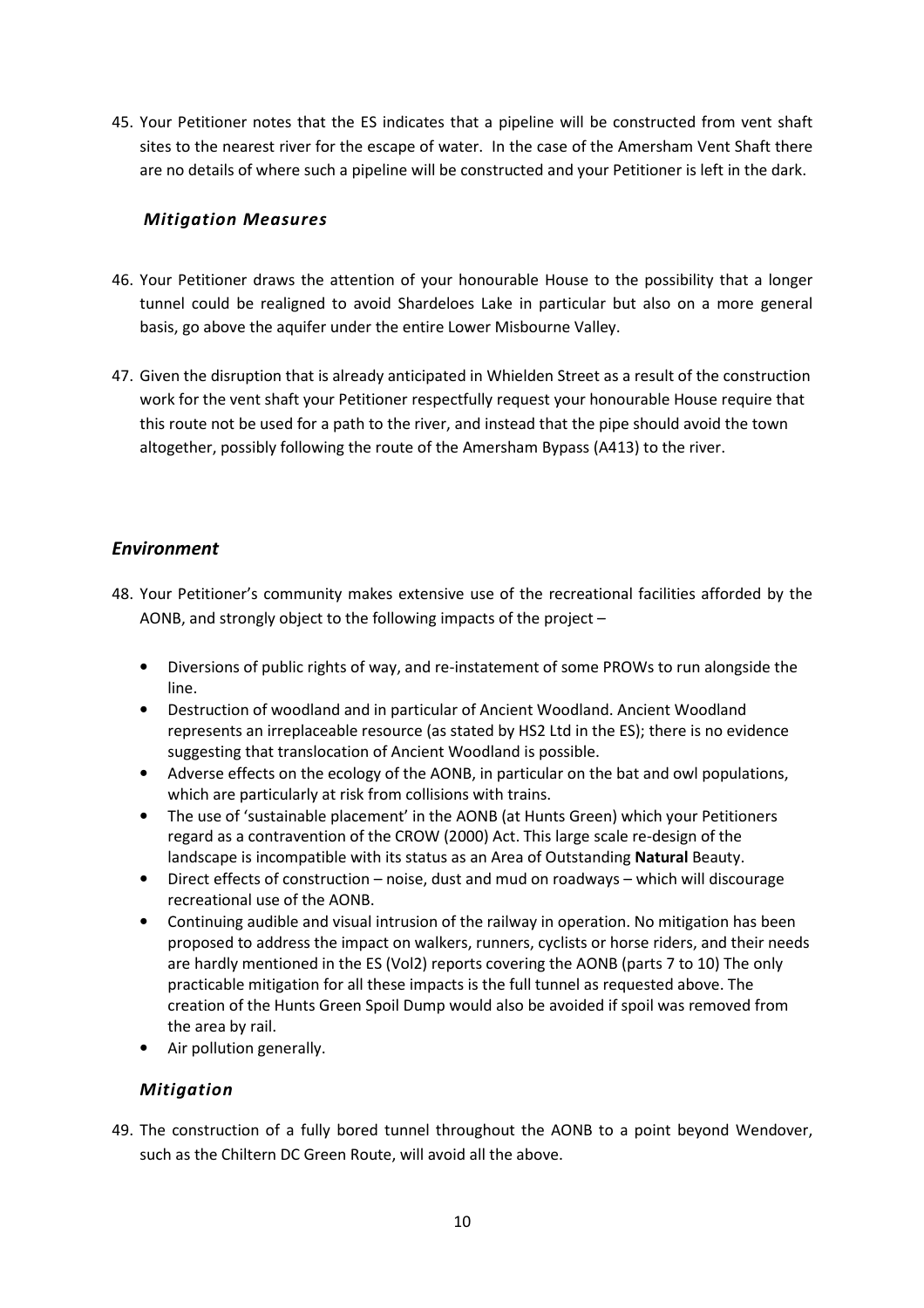#### Other matters

- 50. As noted above, your Petitioner is concerned that the Bill, the Deposited Plans and Sections and the ES are all vast documents, that your Petitioner has struggled in places to understand, and that in addition to the failure of the ES to adequately assess the impacts of the proposed railway and associated works neither it nor the Bill allow the reader to readily understand what is proposed. Your Petitioner is also concerned that HS2 Ltd has announced changes to the proposed works since the Bill was lodged with Parliament.
- 51. In light of the above, your Petitioner respectfully asks that it be entitled to raise any further matters of concern relating to the substance of the Bill and this Petition that may arise from continuing discussion, the preparation and publication of reports, any possible revisions that may be made to current proposals or any other matters relevant to our expressed concerns that may occur in due course and prior to its representation before the Select Committee appointed by your honourable House.

#### **Conclusion**

- 52. For the foregoing and connected reasons your Petitioner respectfully submits that, unless the Bill is amended as proposed above and/or the Promoter required to give undertakings accordingly to modify the works noted so far affecting your Petitioner's community, the Bill should not be allowed to pass into law.
- 53. There are other clauses and provisions of the Bill which, if passed into law as they now stand will prejudicially affect your Petitioners and their rights and interests and for which no adequate provision is made to protect your Petitioners.

<sup>8</sup>http://www.voa.gov.uk/corporate/publications/changesInYourLocality.html

YOUR PETITIONER therefore humbly prays your Honourable House that the Bill may not be allowed to pass into law as it now stands and that they may be heard by their Counsel, Agents and witnesses in support of the allegations of this Petition against so much of the Bill as affects the property, rights and interests of your Petitioner and in support of such other clauses and provisions as may be necessary or expedient for their protection, or that such other relief may be given to your Petitioner in the premises as your Honourable House shall deem meet.

- 54. AND your Petitioner will ever pray, &c.
- (E. Walsh)